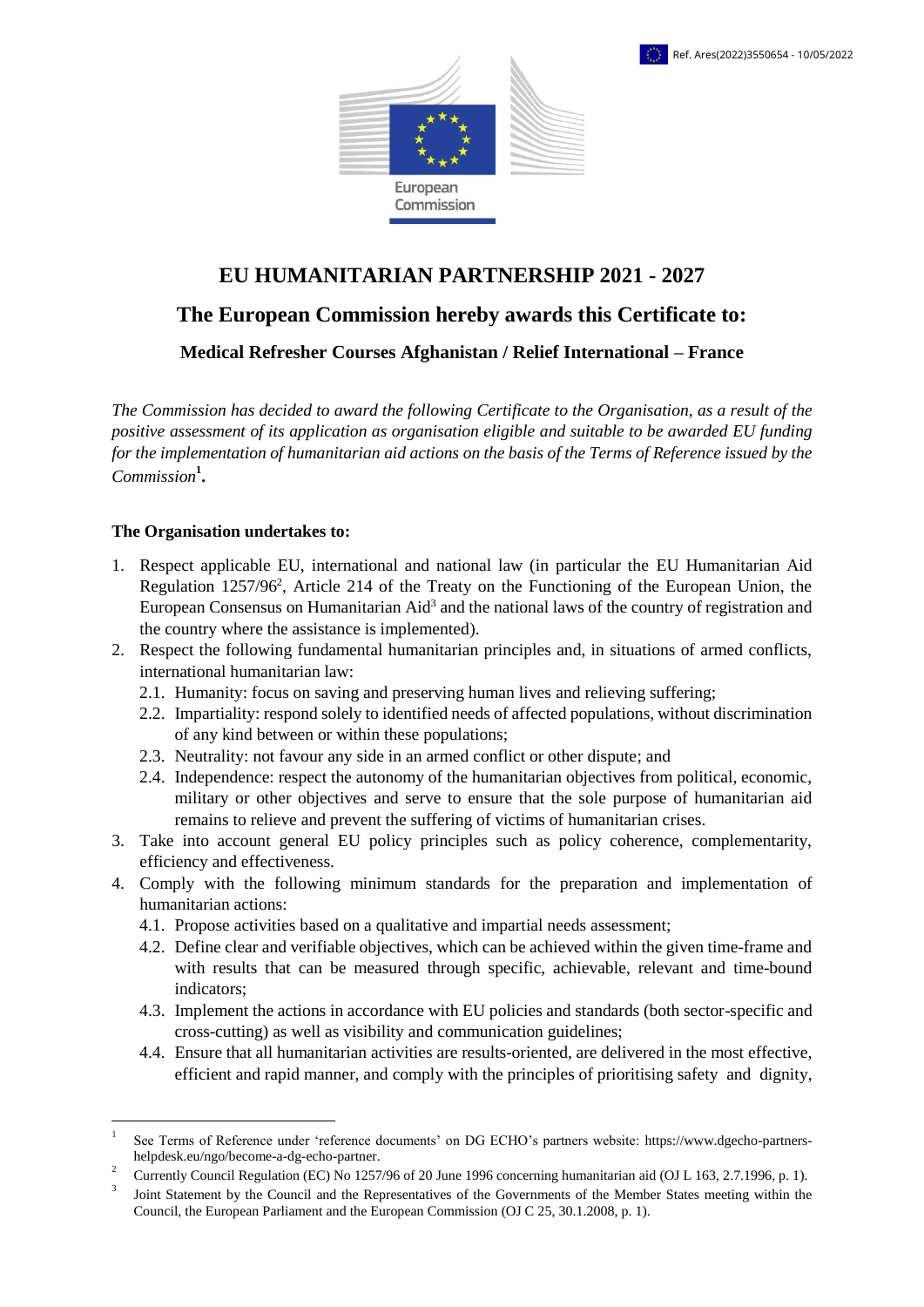do no harm, access, accountability, and the empowerment and active participation of affected persons in the design, implementation and evaluation of actions;

- 4.5. Respect ethical and humanitarian values and observe the highest ethical standards and best practices in the sector and the specific operating environment;
- 4.6. Design the actions so that they are culturally appropriate and adapted to the specific needs of different groups (such as women, girls, boys, men, older persons, persons with disabilities);
- 4.7. Take into account the situation of the affected persons within the circumstances and context of the intervention, including assessments of the different needs, capacities, and roles that might exist for men and women of different age groups within the given situation and cultural context;
- 4.8. Base actions on local capacities, respecting the culture, structure and customs of the communities and of the countries where actions are carried out, without prejudice to the fundamental rights of the persons affected;
- 4.9. Ensure 'zero tolerance' for sexual exploitation, abuse and harassment as well as any (other) type of unethical behaviour such as discrimination, forced and child labour, modern slavery, exploitative practices towards staff, partners, contractors or beneficiaries, illegal employment and intentional environmental damage through effective and coordinated prevention, reporting and response mechanisms (in line with relevant internationally agreed principles and standards promoting effective and qualitative safeguarding policies, such as in particular the United Nations Inter-Agency Standing Committee's Six Core Principles Relating to sexual exploitation and abuse or equivalent standards);
- 4.10.Design actions that take into consideration humanitarian-development and peace nexus, in order to help the affected populations regain a minimum level of self-sufficiency, whenever possible taking long-term development objectives into account and building resilience;
- 4.11.Strengthen the capacities of affected communities, in order to prevent, prepare for, reduce and respond to humanitarian crises;
- 4.12.Provide fair working conditions for humanitarian workers (volunteers or salaried), with special attention to their safety in the field and, to the extent possible, to their professional development;
- 4.13.Reduce as much as possible the environmental and carbon footprint of the aid operations, through in particular the greening of logistics and sectors like food assistance, shelter, water and health, and by introducing environmental-friendly and climate-proof alternatives; and
- 4.14.Ensure effective coordination with other humanitarian actors to address gaps and to avoid overlaps.
- 5. Ensure transparency and accountability, compliance with applicable rules, policies and procedures, and internal control, through notably:
	- 5.1. Procurement procedures, which ensure best value for money (or if appropriate the lowest price) and the absence of conflict of interests, as well as compliance with high level quality standards, in particular for medical supplies;
	- 5.2. An effective and efficient internal control system for the management of actions (which includes effective segregation of duties and appropriate risk management mechanisms, identifying risks and appropriate risk responses);
	- 5.3. An annual reporting to the Commission on the implementation of its policy related to sexual exploitation, abuse, harassment and other types of unethical behaviour such as discrimination, forced and child labour, modern slavery, exploitative practices towards staff, partners, contractors or beneficiaries, illegal employment and intentional environmental damage in accordance with the applicable Commission guidance;
	- 5.4. An accurate, complete and timely accounting system;
	- 5.5. The availability of all relevant information and the timely submission of narrative and financial reports for a proper management of actions, as well as for a sufficiently detailed audit trail, including the provision of ad hoc information at any time upon request;
	- 5.6. The facilitation of access to project sites and activities by EU representatives for needs assessment, evaluation, monitoring and control purposes.